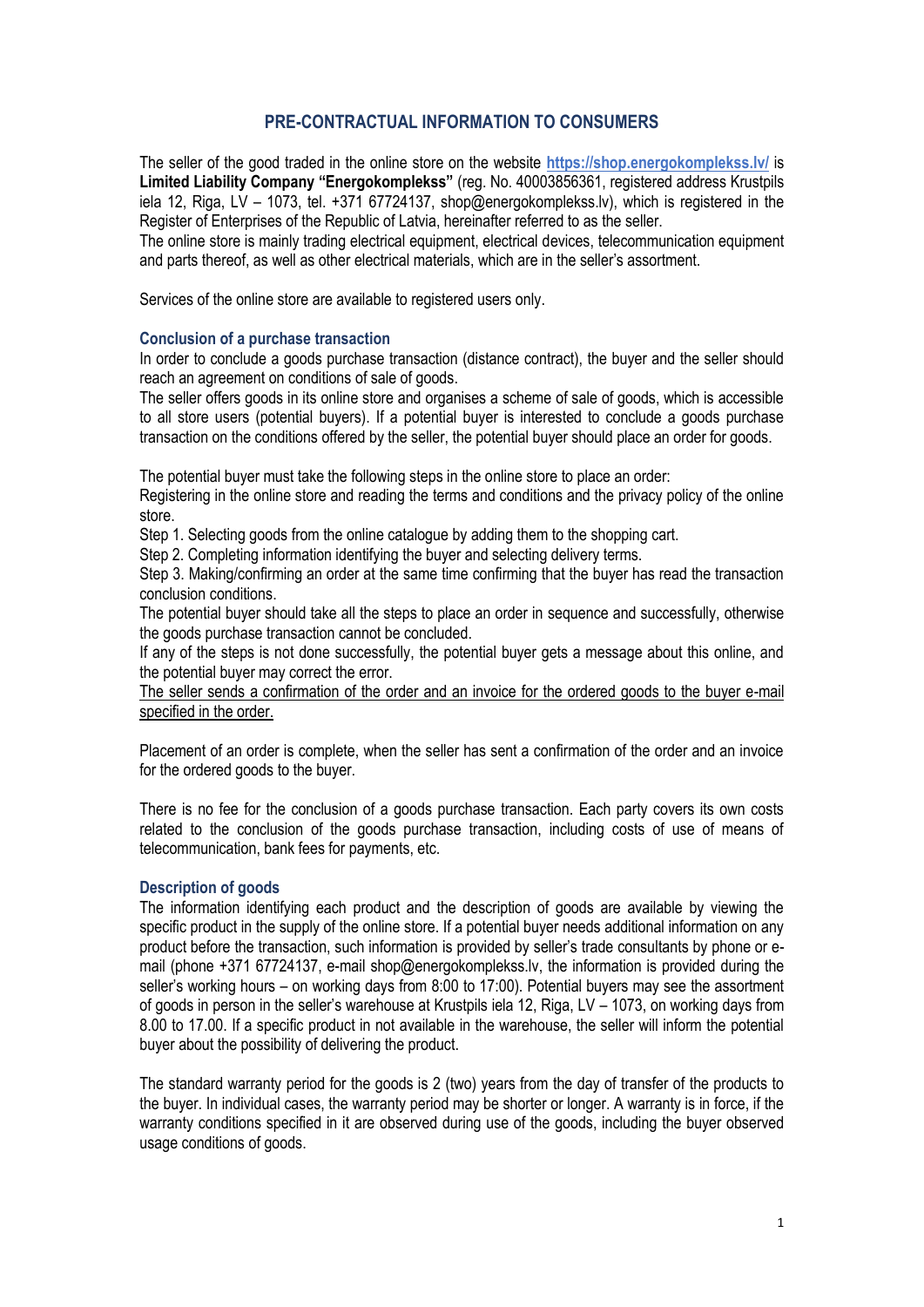#### **Prices of goods and additional expenses**

All the prices in the online store are specified as final prices of good per unit (a specific product or a package of goods, if it contains a specific quantity of goods forming a single unit). Value added tax (VAT) is specified separately and should be calculated and paid in the amount and in accordance with the procedure laid down in regulatory enactments of the Republic of Latvia. The actual VAT rate is 21%.

Product delivery costs may be calculated in addition to the price of the product, if the product is not taken from the seller's warehouse. The size of product delivery costs depends on the method of delivery selected by the buyer, the place of delivery, as well as specifics of the goods (for example, weight, size of the goods). The potential buyer is informed about the accurate amount of costs of delivery of the goods, when placing an order, before the order is confirmed. The goods are delivered only in the territory of Latvia.

Due to properties of individual goods, additional costs may be applied, if the goods are transferred to the buyer with all the packaging (for example, reels, special pallets) and it is the buyer's duty to return this packaging to the seller or cover the costs inflicted by no return of the packaging to the seller. The potential buyer is informed about the application of additional costs due to properties of individual goods and the amount of such costs, when placing an order, before the order is confirmed.

To promote sales of goods, the seller may apply discounts on goods and delivery costs on the internet. If a discount is applied to an order of goods, it is specified in the order before the buyer has confirmed it.

The buyer pays for the ordered goods on the basis of an invoice issued by the Seller, before the order is received by paying the price of the goods to the Seller's account **only** by non-cash transfer.

### **Delivery of goods**

Goods are delivered in the territory of Latvia within 2-14 days of the day of conclusion of the goods purchase transaction. Goods can be received at the seller's warehouse starting from the day, when the Seller has confirmed the order of the Goods. The buyer may submit complaints about goods delivery matters to the seller by sending them to the seller's registered address or e-mail.

A purchase transaction is deemed to be fulfilled, when the goods have been transferred to the buyer's possession.

# **Non-compliance of goods**

If the goods sold do not meet provisions of the contract, the consumer may exercise his/her legitimate rights in accordance with the Consumer Rights Protection Law, that is to ask that the seller:

- to eliminate the non-compliance of the product with provisions of the contract:
- to replace the product with such a product, which would ensure compliance with provisions of the contract;
- to respectively reduce the price of the product;
- to cancel the contract and reimburse the money paid for the product.

#### **Right of withdrawal**

The consumer may exercise the guaranteed right of withdrawal and to withdraw from the concluded purchase transaction unilaterally by completing a withdrawal form (its model and withdrawal instructions are available at this link) and sending it to the seller's registered address or e-mail.

The right of withdrawal may be exercised no later than within 14 days from the day on which the buyer acquires possession of the goods. If the buyer exercises the right of withdrawal, it is the buyer's duty to cover the seller's costs guaranteed by the Consumer Rights Protection Law, including direct product return costs.